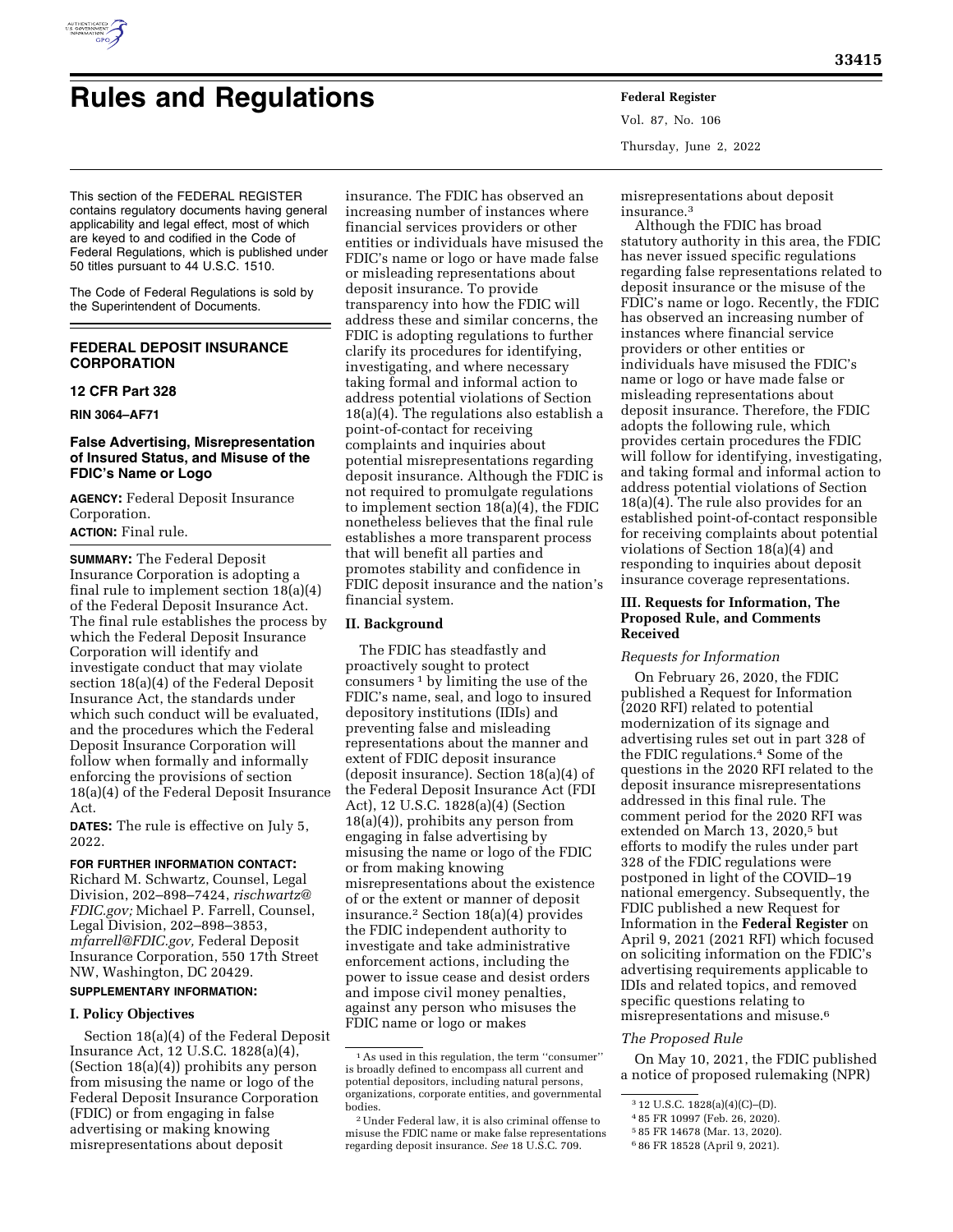to implement Section 18(a)(4).7 The NPR proposed a regulation redesignating the existing regulations in part 328 as subpart A to part 328 and establishing a new subpart B to part 328, entitled ''False Advertising, Misrepresentation of Insured Status, and Misuse of the FDIC's Name or Logo.'' The proposed subpart described certain procedures by which the FDIC would identify and investigate conduct that may violate Section 18(a)(4), the standards under which such conduct would be evaluated, and the procedures which the FDIC would follow when formally and informally enforcing the provisions of Section 18(a)(4).

## *Comments on the Proposed Rule*

#### A. Overview

The FDIC issued the NPR on May 10, 2021, with a 60-day comment period. In the NPR, the FDIC also stated that it would consider any relevant comments submitted in response to the 2021 RFI. The FDIC received nineteen comments in response to the NPR.8 Commenters included trade associations, insured depository institutions, advocacy groups, and other interested parties. All of the commenters expressed support for the proposed rule. Some noted that they have seen similar trends of misuse in the industry that the proposal is meant to combat. Several commenters applauded the FDIC's efforts to prevent false and misleading statements regarding deposit insurance and promote public confidence in FDICinsured institutions. Additionally, commenters stated that the proposal sufficiently identifies situations that present potential risks related to false or misleading representations regarding deposit insurance coverage and the misuse of the FDIC's name or logo. Further, commenters stated that the proposed informal and formal enforcement processes were adequate. Additionally, the FDIC received two comments in response to the 2021 RFI that contained comments relevant to this rulemaking, one from a trade association and one from an IDI. These comments generally echoed the FDIC's concerns about consumers' ability to understand whether and how funds placed with non-IDIs are insured.

#### B. Requests for Clarification

Many commenters requested certain changes to clarify specific elements of the proposed rule. For example, a number of commenters asked that the FDIC clarify that IDIs have the authority

to submit complaints of possible violations. Other commenters requested that the FDIC define certain terms in the proposed rule. For example, in regard to 12 CFR 308.147, one commenter requested the FDIC to clarify the meaning of the phrase ''a known IAP'' of an IDI.9

Additionally, in reviewing the comments, the FDIC noted that commenters used differing terms to refer to those impacted by potential misrepresentations. Some commenters referred to these as ''consumers.'' Others referred to them as ''consumers or depositors.'' Others used the terms, ''depositors or prospective depositors.'' Finally, one commenter noted that ''individuals . . . local governments, charitable organizations, corporations,'' and others could be impacted.

#### C. Suggested Alternatives

Commenters also suggested the FDIC take additional actions beyond the proposal. For example, commenters suggested the FDIC adopt a ''one-click rule'' for social media and internet advertising,10 adopt standard disclosure language, create a closed database accessible to IDIs that lists IAPs who have violated these regulations, and adopt a voluntary public register of FDIC-insured products. Additionally, one commenter suggested the FDIC implement an information sharing mechanism designed to notify states of any formal or informal actions taken against an individual or entity in their jurisdiction. Additionally, some comments submitted in response to the NPR and the 2021 RFI suggested that the FDIC mandate that non-IDIs make certain affirmative statements regarding deposit insurance, including affirmative statements that non-insured products are not insured and statements explaining how and when deposits placed with IDIs by third parties are insured.

 $^{\rm 10}\mathrm{The}$  ''one-click'' rule is found in the official interpretation to Regulation Z and Regulation DD and deals with how certain advertising disclosures may be provided. *See* 12 CFR part 1026, supp. I, Comment 16(c)(1)–2, and 12 CFR part 1030, supp. I, Comment 8(a)–9. Generally, under these regulations, when a triggering term is mentioned in an advertisement, additional disclosures may be required. In the case of electronic advertisements, these regulations allow the additional disclosures to be located on a separate web page, so long as the triggering term is accompanied by a link that directly takes the consumer to the additional information.

#### D. Section 328.102(b)(3)(ii)

The FDIC received ten comments related to proposed § 328.102(b)(3)(ii), which provided that, if a non-bank entity makes claims regarding the insured-status of its products, the failure to identify the name(s) of the IDI(s) which would be receiving deposits would be a material omission in violation of the rule. The commenters, mostly trade associations, recommended that the FDIC clarify the provision because they argued it could constrain the dissemination of information by and about so-called ''deposit placement networks.'' 11 They explained that a deposit network may involve many IDIs, making it difficult to name the specific IDI(s) in the network that will receive a deposit until the deposit is placed. The commenters urged the FDIC to modify or remove this requirement in the final rule.

# E. Hybrid Products

Two commenters requested that the FDIC clarify the advertising and marketing requirements applicable to non-deposit and hybrid products. One commenter asked in particular how the proposed rule and the 2020 RFI would work together, and how the FDIC will consider and investigate complaints and statements regarding hybrid products.

# *Responses to Comments*

With respect to requests that the FDIC clarify that IDIs can submit complaints under the proposed rule, the FDIC reviewed the language of proposed § 328.103, which allows any ''person'' to submit complaints, and the definition of ''person'' under proposed § 328.101, which specifically includes Regulated Institutions like IDIs. The FDIC believes these provisions make it sufficiently clear that IDIs can submit complaints, and therefore is not making any changes to these sections of the proposed rule.

Similarly, the FDIC does not believe it is necessary to amend the proposed rule to further define the phrase ''known IAP'' as it is used in proposed § 328.104. The FDIC interprets this phrase to mean any person who is actually known to the

<sup>7</sup> 86 FR 24770 (May 10, 2021).

<sup>8</sup>Of the comments received, some comments were identical.

<sup>9</sup>The draft regulation defined the term ''IAP'' to mean an ''institution-affiliated party'' under section  $3(u)$  of the FDI Act, 12 U.S.C.  $1\overline{8}13(u)$ . As discussed more fully below, the term ''known IAP'' was not defined in the proposed regulation.

<sup>11</sup>The term ''Deposit Placement Network'' is a defined term under section 29(g) of the FDI Act (12 U.S.C. 1831f(g)) in relation to brokered deposits. Although the commenters used the term ''deposit placement networks'' in their comment letters, their comments appeared intended to apply more broadly to any deposit network administered by a non-bank entity (referred to here as a ''deposit network sponsor'') that, through a network of IDIs with which it has business relationships, arranges or facilitates the placement of deposits. To distinguish these broader networks from ''Deposit Placement Networks,'' as described in section 29(g) of the FDI Act, the FDIC will refer to the former as merely ''deposit networks.''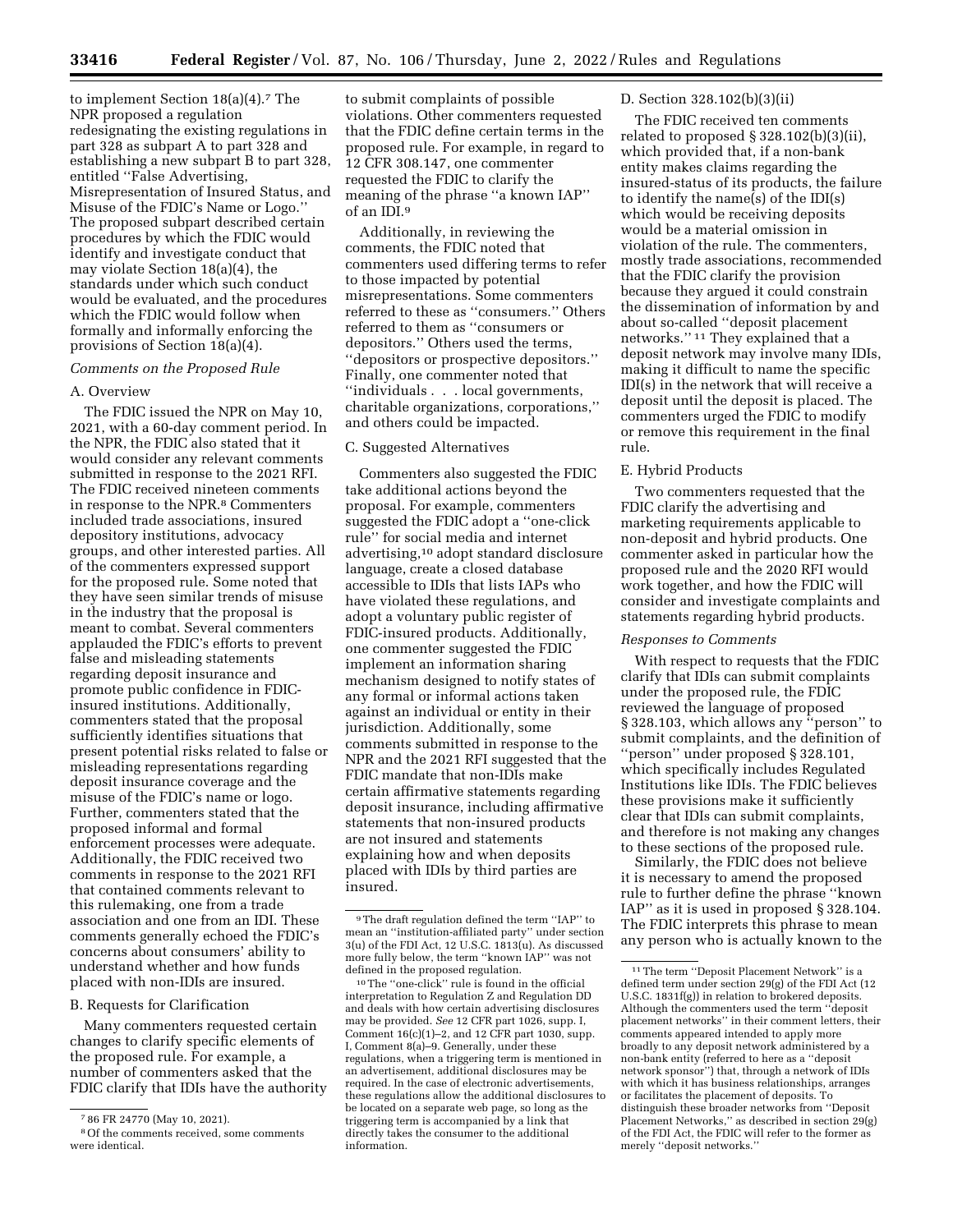FDIC to be an IAP, as defined under 12 U.S.C. 1813(u), either because the FDIC is aware that the person is a director, officer, employee or controlling shareholder of an IDI, or because the FDIC has already made a determination that the person is an IAP. The FDIC believes that this interpretation is consistent with the plain language of the phrase ''known IAP.''

Based upon the comments received, the FDIC recognizes the need to define a single term to describe those that may be adversely impacted by violations of Section 18(a)(4). To provide clarification, the FDIC has added a defined term, ''Consumer,'' to include all current or potential depositors, including natural persons, organizations, corporate entities, and governmental bodies.12

With regard to the suggestion that the FDIC implement standard disclosures and a ''one-click'' rule for social media and internet advertising, the FDIC does not believe it is advisable to adopt these suggestions in light of the pace of technological change in these areas. The FDIC believes any formats prescribed at this time could quickly become obsolete or even counterproductive as technology continues to evolve. Accordingly, the FDIC believes the proposed rule as currently drafted, which sets forth standard-based requirements as opposed to prescribing specific formats, is more appropriate.

With regard to the suggestion that the FDIC create a database of IAPs who have potentially violated the proposed rule, the FDIC believes that such a database could risk reputational harm to individuals who have not yet been found to have engaged in a violation. Further, to the extent the FDIC pursues

formal enforcement action under the proposed rule, a public notice of charges or order will be issued. The FDIC believes that the publication of such notices and orders would be generally sufficient to provide IDIs with information about any individual who the FDIC believes has violated section 18(a)(4) or the implementing regulation.

With regard to the suggestion of a voluntary register of FDIC-insured products, the FDIC does not believe such a register would be advisable. The voluntary nature of such a register would limit its usefulness. Moreover, the FDIC resources that would be required to maintain such a register would likely be significant and outweigh any benefit it may have.

With regard to the proposal that the FDIC institute an information sharing system with state authorities, the FDIC does not believe any changes to the proposed rule are necessary. Proposed § 328.105 authorizes the FDIC to notify other authorities (including state regulators) of conduct that may fall within their jurisdiction. The FDIC recognizes the importance of working with other state and Federal agencies to address false, misleading, or otherwise deceptive representations regarding deposit insurance. Conduct that violates Section 18(a)(4) may also violate other statutory schemes, including but not limited to Section 5 of the Federal Trade Commission Act (FTC Act), 5 U.S.C. 45, (Section 5) and Section 1031 of the Dodd-Frank Act, 12 U.S.C. 5531 (Section 1031). Indeed, other laws or regulations may encompass broader conduct than that reached by Section 18(a)(4). For example, certain of Section 18(a)(4)'s prohibitions apply only to knowing misrepresentations, while several other statutes prohibiting deception do not require that misrepresentations be made knowingly. Nothing contained in this regulation should be read to limit the authority of any state or Federal agency or individual under any other law, including but not limited to the Consumer Financial Protection Bureau, the Federal Trade Commission, the Federal Reserve Board of Governors, the U.S. Department of Justice, state Attorneys General, and the FDIC itself.13

Based upon the facts and circumstances presented in individual cases, the FDIC anticipates that it will work with other agencies to address misrepresentations regarding deposit insurance when appropriate. The FDIC believes the referral authority currently contained in § 328.105 adequately provides for such cooperation. However, to further clarify, conduct that violates Section 18(a)(4) may at times violate other statutory schemes as well. As such, the FDIC is adding a new § 328.109 to expressly reiterate that the FDIC's authority under Section 18(a)(4) does not bar any other action authorized by law, by the FDIC or any other agency. While this reservation of authority to the FDIC and other agencies and individuals is provided in the plain language of Section 18(a)(4), the FDIC believes it is helpful to reference it in the final rule to avoid any confusion on this point.

Finally, in response to the suggestions that the FDIC require non-IDIs to make certain affirmative statements related to deposit insurance, the FDIC made revisions to the proposed § 328.102(b)(3)(ii), discussed below. The FDIC is not precluded from imposing additional requirements to ensure appropriate use of its official sign and advertisement language if the facts and circumstances warrant such action.

With respect to the comments regarding the language of proposed § 328.102(b)(3)(ii), the FDIC's aim in the proposed rule was to address situations in which non-bank entities were making unsubstantiated claims about the availability of deposit insurance without directly or indirectly identifying the IDIs with which these entities were ostensibly doing business. In such cases, consumers and the FDIC are unable to effectively evaluate the accuracy of such claims by non-bank entities. Moreover, even if the non-bank entity actually placed deposits at one or more IDIs, information identifying the IDI(s) at which such funds were being placed is vital to understanding the extent and manner of deposit insurance provided. Omission of this information could impact the insurability of the deposited funds to the consumer's detriment.14

Commenters have pointed out that it may not always be possible to identify with specificity the IDI(s) that will receive funds placed through a deposit network until those funds are actually

<sup>12</sup>As noted in the NPR, the standards governing this rule were adapted in part from those applicable to deception under Section 5 of the Federal Trade Commission Act, 5 U.S.C. 45 (Section 5). The FDIC recognizes that, in some but not all cases, Section 18(a)(4)'s prohibitions only apply to ''knowing'' misrepresentations, while Section 5 more broadly prohibits any material misrepresentations in commerce without regard to the advertising party's intent or knowledge. Regardless of any difference this presents, the FDIC believes that Section 5, which prohibits unfair or deceptive acts or practices in commerce offers a valuable framework for evaluating misrepresentations under Section 18(a)(4). Accordingly, the FDIC has looked to the standards governing deception under Section 5 to inform its understanding of what constitutes a misrepresentation that violates Section 18(a)(4). Similarly, the FDIC believes that Section 5 is useful in defining who Section 18(a)(4) protects, and Federal courts have concluded that the protections offered by Section 5 extend broadly to ''consumers,'' including natural persons, businesses, and not-for profit organizations. *See, e.g., FTC* v. *IFC Credit Corp.,* 543 F.Supp.2d 925, 934 (N.D.Ill. 2008). The FDIC believes similarly broad protection is appropriate here and consistent with the statute.

<sup>13</sup>For example, to the extent a misrepresentation about deposit insurance was made by an IDI or IAP, the FDIC would also be able to pursue the matter under section 8 of the FDI Act, 12 U.S.C. 1818, as well as Section 18(a)(4).

<sup>14</sup>For example, assume an individual consumer had \$50,000 on deposit at Bank A. If the consumer saw an advertisement by a non-bank entity that promised full FDIC deposit insurance on large certificates of deposit (CDs), and the consumer obtained a \$250,000 CD from the non-bank entity, the consumer would not necessarily receive the full value of the promised deposit insurance if the nonbank entity placed the consumer's funds at Bank A. Assuming these deposits, totaling \$300,000, were held in the same capacity at Bank A, they would only be insured for up to \$250,000.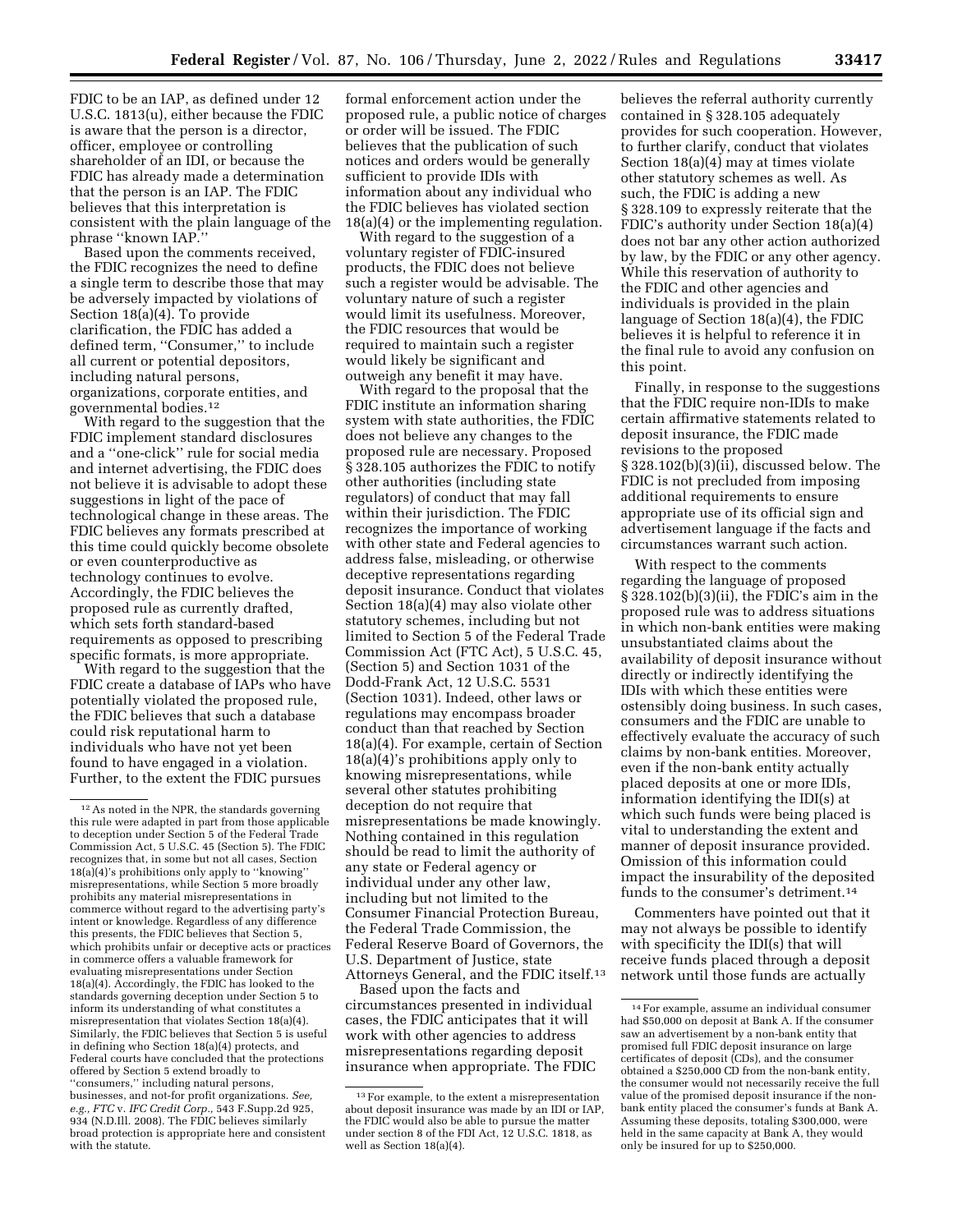deposited at the IDI(s).15 Nonetheless, the FDIC continues to believe that in order for a non-bank entity to avoid the prohibition under Section 18(a)(4) against making misrepresentations about deposit insurance, a non-bank entity cannot advertise that its products are or will be FDIC-insured without providing consumers with sufficient information to adequately understand the extent and manner of deposit insurance provided. Such information allows consumers to verify representations about deposit insurance directly with IDIs and also allows consumers to avoid a situation where their total combined deposits at a particular IDI may exceed the maximum deposit insurance amount. Accordingly, the FDIC is amending proposed § 328.102(b)(3)(ii) and has created a new § 328.102(b)(5) to accommodate and address these competing concerns.16

Rather than requiring non-bank entities that are advertising FDICinsured deposits to identify the specific IDI(s) that *will* receive a consumer's deposit, the FDIC is adopting a final rule that will require such non-bank entities to identify the IDI(s) with which the non-bank entities have existing direct or indirect business relationships and into which consumers' deposits *may* be placed.17 The use of the word ''may'' does not allow non-bank entities to satisfy this requirement by merely identifying IDIs with which such nonbank entities might one day do business. The final rule provides that such nonbank entities must identify the IDIs with which such an entity has an existing direct or indirect business relationship for the placement of deposits and into which consumers' deposits may be placed.18 To the extent that a non-bank entity places deposits through a deposit network, it may satisfy this requirement by identifying the deposit network and each IDI in the deposit network or by providing a hyperlink to a current list of all the IDIs that are part of such a network.19 The FDIC believes that the

final rule provides sufficient flexibility for non-bank entities, which as a result of relationships with deposit network sponsors may not be able to directly identify the IDI(s) that will receive consumers' deposits, while still providing consumers with access to adequate information about the extent and manner of deposit insurance provided.

With respect to comments requesting clarification relating to advertisements for hybrid products, the FDIC does not believe that any change to the proposed rule is necessary. The proposed rule prohibits misrepresentations about deposit insurance in advertising related to hybrid products. The proposed rule adopts the definition of hybrid products contained in subpart A, and its prohibitions related to advertising of hybrid products are consistent with the requirements of subpart A. To the extent that there are any future amendments to subpart A that impact the proposed rule's provisions related to hybrid products, the FDIC will address them at that time.

# **IV. The Final Rule**

For the reasons stated above, the final rule adopts the proposed rule with certain limited changes. The FDIC is amending § 328.101 to add a definition for the term ''Consumer,'' to identify those intended to be protected under the regulation. The FDIC is also amending § 328.102(b)(3)(ii), adding a new § 328.102(b)(5), and redesignating § 328.102(b)(5) as § 328.102(b)(6) in order to clarify how marketing related to deposit networks can comply with the regulation.

Additionally, the FDIC is adding a new § 328.109 to make clear that, in accordance with the plain language of Section 18(a), the existence of the FDIC's authority to pursue enforcement actions under this subpart does not impact the authority of any other state or Federal agency or individual to pursue any other action authorized by any law. The FDIC is also making a minor, technical amendment to § 328.107 to provide clarity regarding the General Counsel's delegated authority to initiate and prosecute formal enforcement actions under the final rule.

Finally, the FDIC is redesignating the existing regulations in part 328 as subpart A to part 328, entitled ''Advertisement of Membership,'' and is

establishing a new subpart B to part 328, entitled ''False Advertising, Misrepresentation of Insured Status, and Misuse of the FDIC's Name or Logo'' containing the new regulations described herein. Finally, the FDIC is making technical amendments to § 328.3, limiting the applicability of definitions in that section to subpart A of part 328, and not to part 328, generally.

#### **V. Expected Effects**

The final rule will primarily affect non-bank entities and individuals who are potentially misusing the FDIC's name or logo or are making misrepresentations about deposit insurance. The FDIC currently insures 4,960 depository institutions 20 that could also be affected; however in practice, the final rule will primarily affect non-bank entities and private individuals. Since the adoption of Section 18(a)(4) in 2008, the FDIC has issued only one formal enforcement order against a non-bank entity for misuse of the FDIC's name or logo or for misrepresentations or false advertising in relation to deposit insurance. However, between January 1, 2019, and December 31, 2020, the FDIC reached informal resolutions regarding the potential misuse of the FDIC's name or logo and/or misrepresentations relation to deposit insurance in at least 165 instances.21 Based on this experience, the FDIC estimates that the final rule will apply to relatively few formal enforcement actions and conservatively estimates that it will affect fewer than 165 informal resolutions with non-bank entities and individuals each year.

As discussed previously, the final rule will clarify the FDIC's procedures for evaluating potential violations of Section 18(a)(4). The final rule will generally be consistent with existing practices used by the FDIC with respect to these matters. Further the rule will not affect the application of related criminal prohibitions under 18 U.S.C. 709. Therefore, the FDIC believes that the final rule is unlikely to have any significant effect on formal and informal enforcement of the Section 18(a)(4) prohibitions.

The final rule could pose some indirect disclosure costs on nondepository entities. The rule's description of ''material omission'' provides that a statement that a product is insured or guaranteed by the FDIC violates the rule if non-depository entities who make representations about

<sup>15</sup>For example, if a customer places a deposit through a deposit network, the deposit network may be unable to tell the consumer in advance whether the entirety of the deposit will be placed at a single institution or whether it might be divided and placed at multiple institutions.

<sup>16</sup>The § 328.102(b)(5) that was included in the NPR has likewise been redesignated as § 328.102(b)(6).

<sup>17</sup>A non-bank entity may have an indirect relationship with an IDI if it places deposits through a deposit network.

<sup>18</sup>As an example, a non-bank entity may identify such IDIs by providing consumers with a link to a current list on its website of the IDIs with which it has existing business relationships for the placement of deposits.

<sup>19</sup>A non-bank entity may satisfy this requirement by providing a link to a list it maintains.

Alternatively, if the deposit network maintains a current list of IDIs with which the deposit network has existing business relationships on the deposit network sponsor's public website, the non-bank entity may provide consumers with a link to such a list on the deposit network's website.

<sup>20</sup>Call Report data, June 30, 2021.

<sup>21</sup>*See FDIC 2019 Annual Report,* p. 38; *FDIC 2020 Annual Report,* p. 47.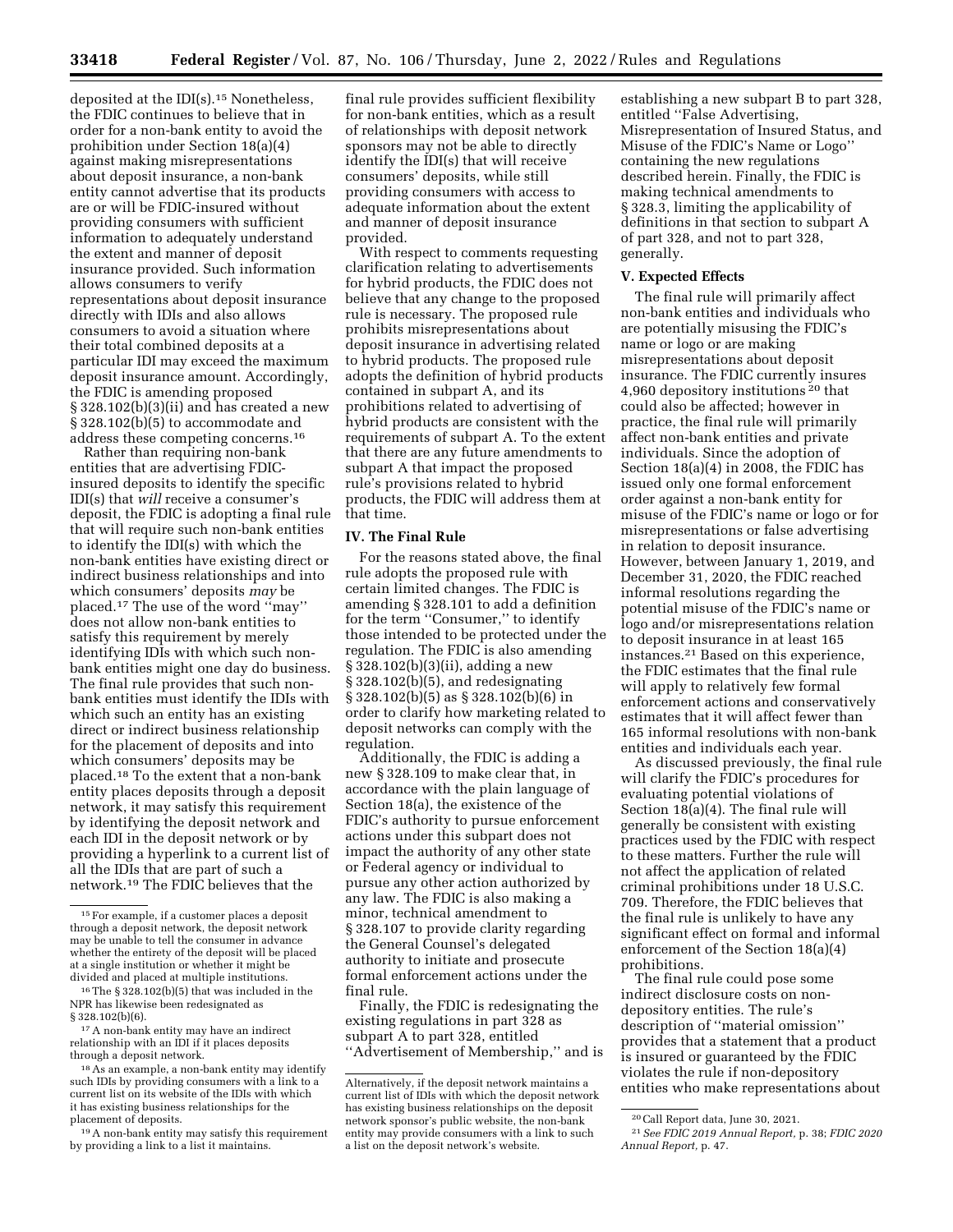deposit insurance fail to directly or indirectly identify the IDIs into which consumers' deposits may be placed. As described above, a non-bank entity may comply with this provision by publicly disclosing the name(s) of all IDI(s) with which the entity has existing direct or indirect business relationships for the placement of deposits and into which consumers' deposits may be placed. If the non-bank entity places deposits through a deposit network, it may publicly disclose the name(s) of the IDIs that are part of the deposit network. Such a list could be provided in writing or through a hyperlink to a website containing this information. Such a website could be maintained by the non-bank entity or the deposit network. In turn, the rule could result in deposit networks making publicly available lists of the IDIs with which they have existing business relationships for the placement of deposits, to the degree those entities are not already doing so. In either case, the FDIC believes that any such costs are likely to be relatively small.

The FDIC believes that the final rule will benefit FDIC-insured institutions and members of the public by further clarifying what constitutes a violation of Section 18(a)(4), by creating a process by which institutions and members of the public can report suspected instances of false advertising, misuse, or misrepresentation regarding deposit insurance, and by establishing clear procedures by which the FDIC will investigate and, where necessary, formally and informally resolve potential violations of Section 18(a)(4). Specifically, the added transparency on the FDIC's processes for investigating potential instances of misuse or misrepresentation and, if needed, resolution are expected to benefit the parties involved by establishing a common understanding of those processes.

# **VI. Alternatives**

The FDIC has considered alternatives to the rule but believes that adopting subpart B to part 328 represents the most appropriate option. As discussed previously, Section 18(a)(4) establishes prohibitions against the misuse of the FDIC's name or logo and prohibits misrepresentations and false advertising in relation to deposit insurance. The FDIC considered the status quo alternative of not adopting a regulation. However, the FDIC believes that the final rule is the most appropriate action because it provides clarity for the public regarding what constitutes misuse of FDIC name or logo or misrepresentation with respect to FDIC insurance, how the

FDIC will identify and investigate suspected instances of misuse or misrepresentation, and the process by which the FDIC will pursue formal or informal resolution of instances of misuse or misrepresentation.

# **VII. Administrative Law Matters**

# *A. Regulatory Flexibility Act*

The Regulatory Flexibility Act (RFA), requires that, in connection with a notice of final rulemaking, an agency prepare and make available for public comment a final regulatory flexibility analysis that describes the impact of the final rule on small entities.22 However, a regulatory flexibility analysis is not required if the agency certifies that the rule will not have a significant economic impact on a substantial number of small entities and publishes its certification and a short explanatory statement in the **Federal Register**  together with the rule. The Small Business Administration (SBA) has defined ''small entities'' to include banking organizations with total assets of less than or equal to \$750 million.23 Generally, the FDIC considers a significant effect to be a quantified effect in excess of 5 percent of total annual salaries and benefits per institution, or 2.5 percent of total noninterest expenses. The FDIC believes that effects in excess of these thresholds typically represent significant effects for FDICsupervised institutions. For the reasons provided below, the FDIC certifies that the rule will not have a significant economic impact on a substantial number of small entities. Accordingly, a regulatory flexibility analysis is not required.

As of June 30, 2021, the FDIC insured 4,960 depository institutions, of which 3,374 are considered small banking organizations for the purposes of RFA.24 Potential instances of misuse of the FDIC name or logo, or misrepresentations about deposit insurance, by IDIs are usually addressed under the normal supervisory authority of the appropriate Federal financial

regulator; therefore although the final rule could affect IDIs, in practice the rule would primarily affect non-bank entities and private individuals. Private individuals are not considered ''small entities'' under the RFA.25

Based on the information above, the FDIC certifies that the rule would not have a significant economic impact on a substantial number of small entities.

#### *B. Paperwork Reduction Act*

The Paperwork Reduction Act of 1995 (PRA) states that no agency may conduct or sponsor, nor is the respondent required to respond to, an information collection unless it displays a currently valid Office of Management and Budget (OMB) control number.26 The FDIC's OMB control number for its ''Customer Assistance Forms'' information collection is 3064–0134. The final rule does not revise this existing information collection pursuant to the PRA and consequently, no submission in connection with this OMB control number will be made to the OMB for review. However, § 328.102(b)(5) of the final rule imposes third-party disclosure requirements which will be addressed in a separate **Federal Register** document. In particular, § 328.102(b)(5) of the final rule imposes disclosure requirements for non-bank entities that make certain types of statements regarding deposit insurance. Under the PRA, no person shall be subject to penalty for failing to comply with a collection of information if the collection of information is not approved by the OMB. Consequently, the FDIC will not subject anyone to penalties for violations of § 328.102(b)(5) related to such thirdparty disclosures until the information collection request is approved by the OMB.

# *C. Plain Language*

Section 722 of the Gramm-Leach-Bliley Act 48 requires the Federal banking agencies to use plain language in all proposed and final rulemakings published in the **Federal Register** after January 1, 2000. The FDIC invited comment regarding the use of plain language, but did not receive any comments on this topic.

#### *D. The Congressional Review Act*

For purposes of Congressional Review Act, the OMB makes a determination as to whether a final rule constitutes a

<sup>22</sup> 5 U.S.C. 601, *et seq.* 

<sup>23</sup>The SBA defines a small banking organization as having \$750 million or less in assets, where ''a financial institution's assets are determined by averaging the assets reported on its four quarterly financial statements for the preceding year.'' See 13 CFR 121.201 (as amended by 87 FR18627, effective May 2, 2022). ''SBA counts the receipts, employees, or other measure of size of the concern whose size is at issue and all of its domestic and foreign affiliates.'' See 13 CFR 121.103. Following these regulations, the FDIC uses a covered entity's affiliated and acquired assets, averaged over the preceding four quarters, to determine whether the FDIC-supervised institution is ''small'' for the purposes of RFA.

<sup>24</sup>FDIC Call Report data, June 30, 2021.

<sup>25</sup>How to Comply with the Regulatory Flexibility Act, August 2017, The U.S. Small Business Administration, Office of Advocacy, *[https://](https://cdn.advocacy.sba.gov/wp-content/uploads/2019/06/21110349/How-to-Comply-with-the-RFA.pdf) [cdn.advocacy.sba.gov/wp-content/uploads/2019/](https://cdn.advocacy.sba.gov/wp-content/uploads/2019/06/21110349/How-to-Comply-with-the-RFA.pdf) [06/21110349/How-to-Comply-with-the-RFA.pdf.](https://cdn.advocacy.sba.gov/wp-content/uploads/2019/06/21110349/How-to-Comply-with-the-RFA.pdf)*  26 4 U.S.C. 3501–3521.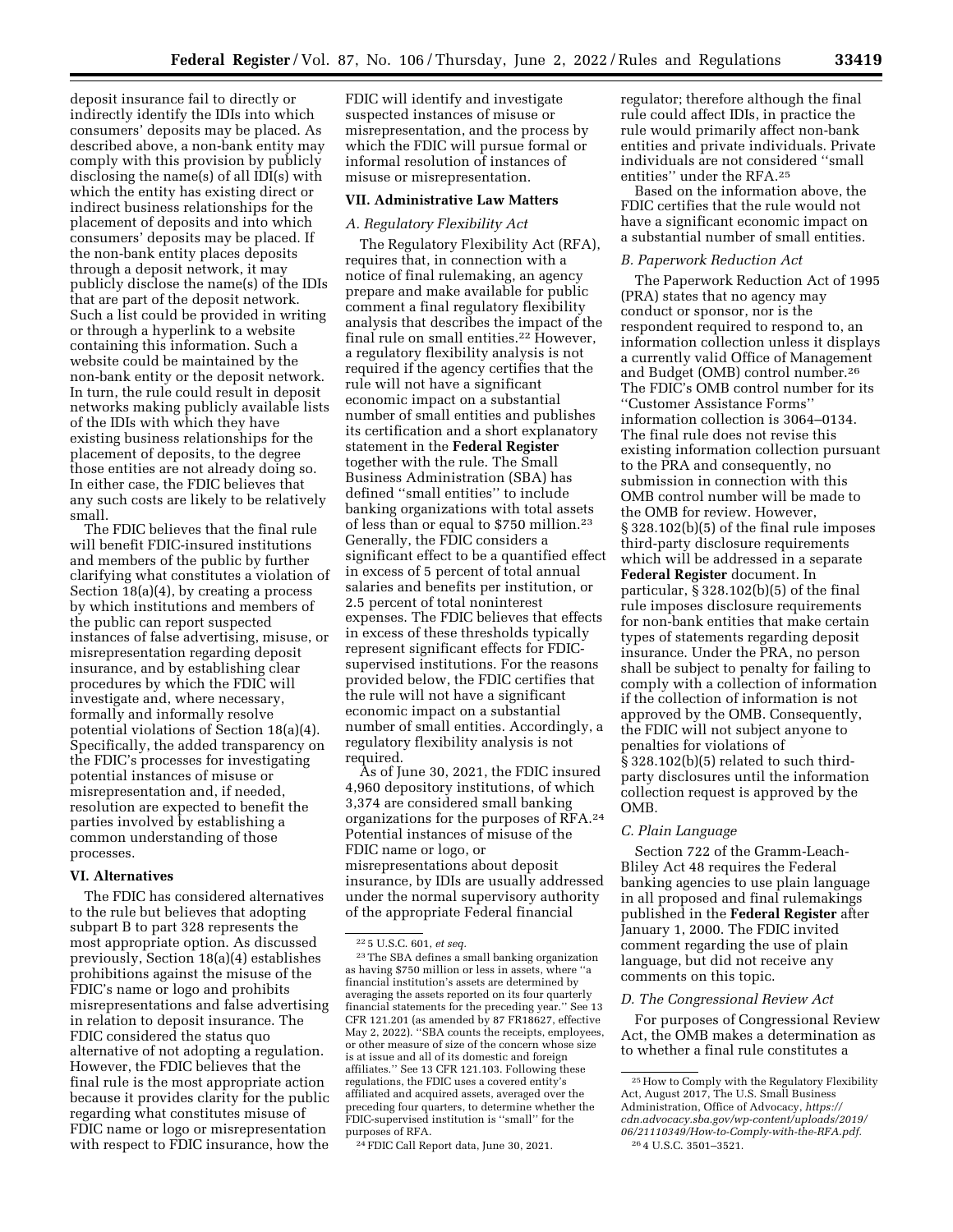''major'' rule. If a rule is deemed a ''major rule'' by the OMB, the Congressional Review Act generally provides that the rule may not take effect until at least 60 days following its publication. The Congressional Review Act defines a ''major rule'' as any rule that the Administrator of the Office of Information and Regulatory Affairs of the OMB finds has resulted in or is likely to result in—(A) an annual effect on the economy of \$100,000,000 or more; (B) a major increase in costs or prices for consumers, individual industries, Federal, State, or Local government agencies or geographic regions, or (C) significant adverse effects on competition, employment, investment, productivity, innovation, or on the ability of United States-based enterprises to compete with foreignbased enterprises in domestic and export markets. The OMB has determined that the final rule is not a major rule for purposes of the Congressional Review Act.

As required by the Congressional Review Act, the FDIC will submit the final rule and other appropriate reports to Congress and the Government Accountability Office for review.

# *E. Riegle Community Development and Regulatory Improvement Act of 1994*

Pursuant to section 302(a) of the Riegle Community Development and Regulatory Improvement Act  $(RCDRIA),<sup>27</sup>$  in determining the effective date and administrative compliance requirements for new regulations that impose additional reporting, disclosure, or other requirements on insured depository institutions (IDIs), each Federal banking agency must consider, consistent with principles of safety and soundness and the public interest, any administrative burdens that such regulations would place on depository institutions, including small depository institutions, and customers of depository institutions, as well as the benefits of such regulations. In addition, section 302(b) of RCDRIA requires new regulations and amendments to regulations that impose additional reporting, disclosures, or other new requirements on IDIs generally to take effect on the first day of a calendar quarter that begins on or after the date on which the regulations are published in final form.28 The FDIC has determined that the final rule would not impose any additional reporting, disclosure, or other new requirements

on IDIs, and thus the requirements of the RCDRIA do not apply.

#### **List of Subjects in 12 CFR Part 328**

Advertising, Bank deposit insurance, Savings associations, Signs and symbols.

#### **Authority and Issuance**

For the reasons stated in the preamble, the Federal Deposit Insurance Corporation amends 12 CFR part 328 as follows:

# **PART 328—ADVERTISEMENT OF MEMBERSHIP, FALSE ADVERTISING, MISREPRESENTATION OF INSURED STATUS, AND MISUSE OF THE FDIC'S NAME OR LOGO**

■ 1. Revise the authority citation for part 328 to read as follows:

**Authority:** 12 U.S.C. 1818, 1819 (Tenth), 1820(c), 1828(a).

■ 2. Revise the heading for part 328 to read as set forth above.

■ 3. Designate §§ 328.0 through 328.4 as subpart A and add a heading for subpart A to read as follows:

#### **Subpart A—Advertisement of Membership**

■ 4. Amend § 328.3 by revising paragraphs (a) and (e)(1)(i) and (ii) to read as follows:

# **§ 328.3 Official advertising statement requirements.**

(a) *Advertisement defined.* The term ''advertisement,'' as used in this subpart, shall mean a commercial message, in any medium, that is designed to attract public attention or patronage to a product or business.

- \* \* \* \* \*
	- (e) \* \* \*  $(1) * * * *$

(i) *Non-deposit product.* As used in this subpart, the term ''non-deposit product'' shall include, but is not limited to, insurance products, annuities, mutual funds, and securities. For purposes of this definition, a credit product is not a non-deposit product.

(ii) *Hybrid product.* As used in this subpart, the term ''hybrid product'' shall mean a product or service that has both deposit product features and nondeposit product features. A sweep account is an example of a hybrid product.

\* \* \* \* \*

# **§§ 328.5 through 328.99 [Reserved]**

■ 5. Add reserved §§ 328.5 through 328.99.

■ 6. Add subpart B to read as follows:

#### **Subpart B—False Advertising, Misrepresentation of Insured Status, and Misuse of the FDIC's Name or Logo**  Sec.

- 
- 328.100 Scope. Definitions.
- 328.102 Prohibition.
- 328.103 Inquiries and complaints.
- 328.104 Investigations of potential violations.<br>328.105 Refer
- Referral to appropriate authority.
- 328.106 Informal resolution.
- Formal enforcement actions.
- 328.108 Appeals process. 328.109 Other actions preserved.
- **Subpart B—False Advertising, Misrepresentation of Insured Status,**

# **and Misuse of the FDIC's Name or Logo**

#### **§ 328.100 Scope.**

This subpart applies to any person who:

(a) Falsely represents, expressly or by implication, that any deposit liability, obligation, certificate, or share is FDICinsured by using the FDIC's name or logo;

(b) Knowingly misrepresents, expressly or by implication, that any deposit liability, obligation, certificate, or share is insured by the FDIC if such an item is not so insured;

(c) Knowingly misrepresents, expressly or by implication, the extent to which or the manner in which any deposit liability, obligation, certificate, or share is insured by the FDIC, if such an item is not insured to the extent or manner represented; or

(d) Aids or abets another in any of the foregoing listed in paragraphs (a) through (c) of this section.

#### **§ 328.101 Definitions.**

For purposes of this subpart: *Advertisement* means a commercial message, in any medium, that is designed to attract public attention or patronage to a product, business, or service.

*Appropriate Federal Banking Agency*  has the meaning set forth in section 3(q) of the FDI Act (12 U.S.C. 1813(q)).

*Consumer* means any current or potential depositor, including natural persons, organizations, corporate entities, and governmental bodies.

*FDI Act* means the Federal Deposit Insurance Act, 12 U.S.C. 1811 *et seq.* 

*FDIC* means the Federal Deposit Insurance Corporation.

*FDIC-Associated Images* means the Seal of the FDIC, alone or within the letter C of the term FDIC; the Official Sign and Symbol of the FDIC, as set forth in § 328.1; the Official Advertising Statement, as set forth in § 328.3(b); any similar images; and any other signs and

<sup>27</sup> 12 U.S.C. 4802(a).

<sup>28</sup> *Id.*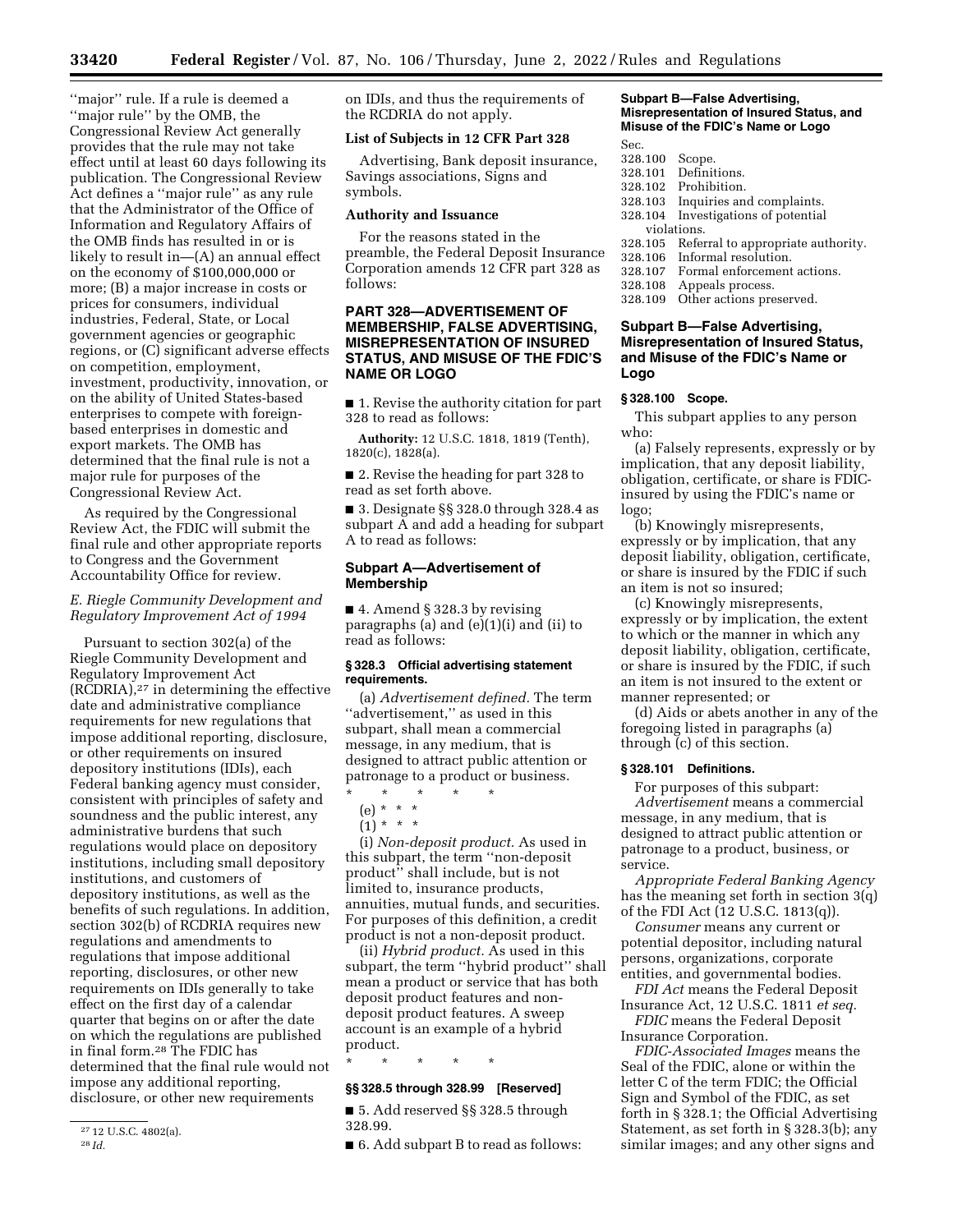symbols that may represent or imply that any deposit, liability, obligation certificate, or share is insured or guaranteed in whole or in part by the FDIC.

*FDIC-Associated Terms* means the abbreviation ''FDIC,'' and the following words or phrases: ''Federal Deposit Insurance Corporation,'' ''Federal Deposit,'' ''Federal Deposit Insurance,'' ''FDIC-insured,'' ''FDIC insurance,'' ''insured by FDIC,'' ''member FDIC;'' any similar words or phrases; or any other terms that may represent or imply that any deposit, liability, obligation certificate, or share is insured or guaranteed by the FDIC.

*Federal Banking Agency* has the meaning set forth in section 3(z) of the FDI Act, 12 U.S.C. 1813(z).

*General Counsel* means the General Counsel of the FDIC or his or her designee.

*Hybrid Product* has the same meaning as set forth under § 328.3(e)(1)(ii).

*Institution-Affiliated Party (IAP*) has the same meaning as set forth under section 3(u) of the FDI Act, 12 U.S.C. 1813(u).

*Insured Deposit* has the same meaning as set forth under section 3(m) of the FDI Act, 12 U.S.C. 1813(m).

*Insured Depository Institution* has the same meaning as set forth under section 3(c)(2) of the FDI Act, 12 U.S.C.  $1813(c)(2)$ .

*Non-Deposit Product* has the same meaning as set forth under § 328.3(e)(1)(i).

*Person* means a natural person, sole proprietor, partnership, corporation, unincorporated association, trust, joint venture, pool, syndicate, agency or other entity, association, or organization, including a ''Regulated Institution'' as defined in this section.

*Regulated Institution* means any institution for which the FDIC, the Office of the Comptroller of the Currency, or the Board of Governors of the Federal Reserve System is the ''appropriate Federal banking agency'' under section 3(q) of the FDI Act, 12 U.S.C. 1813(q).

*Third-Party Publisher* means any party that publishes, places, distributes, or circulates advertising or marketing materials, regardless of the platform or media used for distribution, containing FDIC-Associated Images, FDIC-Associated Terms, or other claims regarding FDIC insurance or guarantees. Third-Party Publishers include, but are not limited to: Publishers and distributors of written, visual, or print advertising; broadcasters of video or audio advertisements; telemarketers; internet or web-based distributors, including internet service providers,

and email marketers; and direct mail marketers and distributors.

*Uninsured Financial Product* means any Non-Deposit Product, Hybrid-Product, investment, security, obligation, certificate, share, or financial product other than an ''Insured Deposit'' as defined in this section.

#### **§ 328.102 Prohibition.**

(a) *Use of the FDIC name or logo.* (1) No person may represent or imply that any Uninsured Financial Product is insured or guaranteed by the FDIC by using FDIC-Associated Terms as part of any business name or firm name of any person.

(2) No person may represent or imply that any Uninsured Financial Product is insured or guaranteed by the FDIC by using FDIC-Associated Terms or by using FDIC-Associated Images as part of an Advertisement, solicitation, or other publication or dissemination.

(3) This section applies, but is not limited, to:

(i) An Advertisement for any Uninsured Financial Product that features or includes one or more FDIC-Associated Terms or FDIC-Associated Images, without a clear, conspicuous, and prominent disclaimer that the products being offered are not FDIC insured or guaranteed.

(ii) An Advertisement for any Uninsured Financial Product that may be backed or guaranteed by an entity other that the FDIC, but features or includes one or more FDIC-Associated Terms or FDIC-Associated Images, without a clear, conspicuous, prominent, and accurate explanation as to the actual nature and source of the guarantee.

(iii) An Advertisement for any Non-Deposit Product or Hybrid Product by a Regulated Institution that includes any statement or symbol which implies or suggests the existence of deposit insurance relating to the Non-Deposit Product or Hybrid Product.

(iv) Publication or dissemination of information, regardless of the media or platform, that suggests or implies that the party making the representation is an FDIC-insured institution if this is not in fact true.

(v) Publication or dissemination of information, regardless of the media or platform, that suggests or implies that the party making the representation is associated with an FDIC-insured institution if the nature of the association is not clearly, conspicuously, prominently, and accurately described.

(vi) Publication or dissemination of information, regardless of the media or platform, that suggests or implies that

the party making the representation is the FDIC or any office, division, or subdivision thereof, if this is not in fact true.

(vii) Publication or dissemination of information, regardless of the media or platform, that suggests or implies that the party making the representation is associated with the FDIC or any office, division, or subdivision thereof, if the nature of the association is not clearly, conspicuously, prominently, and accurately described.

(b) *False or misleading representations regarding FDIC insurance.* (1) No person may knowingly make false or misleading representations about deposit insurance, including:

(i) That any deposit liability, obligation, certificate, or share is insured under this subpart if such a deposit is not so insured;

(ii) The extent to which any deposit liability, obligation, certificate, or share is insured under this subpart if such item is not insured to the extent represented; or

(iii) The manner in which any deposit liability, obligation, certificate, or share is insured under this subpart if such item is not insured in the manner represented.

(2) For the purposes of this section, a statement is deemed to be a statement regarding deposit insurance, if it:

(i) Includes any FDIC-Associated Images or FDIC-Associated Terms;

(ii) Makes any representation, suggestion, or implication about the existence of FDIC insurance or the extent or manner of coverage; or

(iii) Makes any representation, suggestion, or implication about the existence, extent, or effectiveness of any guarantee by FDIC in the event of financial distress by Insured Depository Institutions, whether a specific Insured Depository Institution or Insured Depository Institutions generally, including but not limited to bank failure, insolvency, or receivership of such institutions.

(3) For the purposes of this section, a statement regarding deposit insurance violates this section, if:

(i) The statement contains any material representations which would have the tendency or capacity to mislead a reasonable consumer, regardless of whether any such consumer was actually misled; or

(ii) The statement omits material information that would be necessary to prevent a reasonable consumer from being misled, regardless of whether any such consumer was actually misled.

(4) Without limitation, a false or misleading representation is deemed to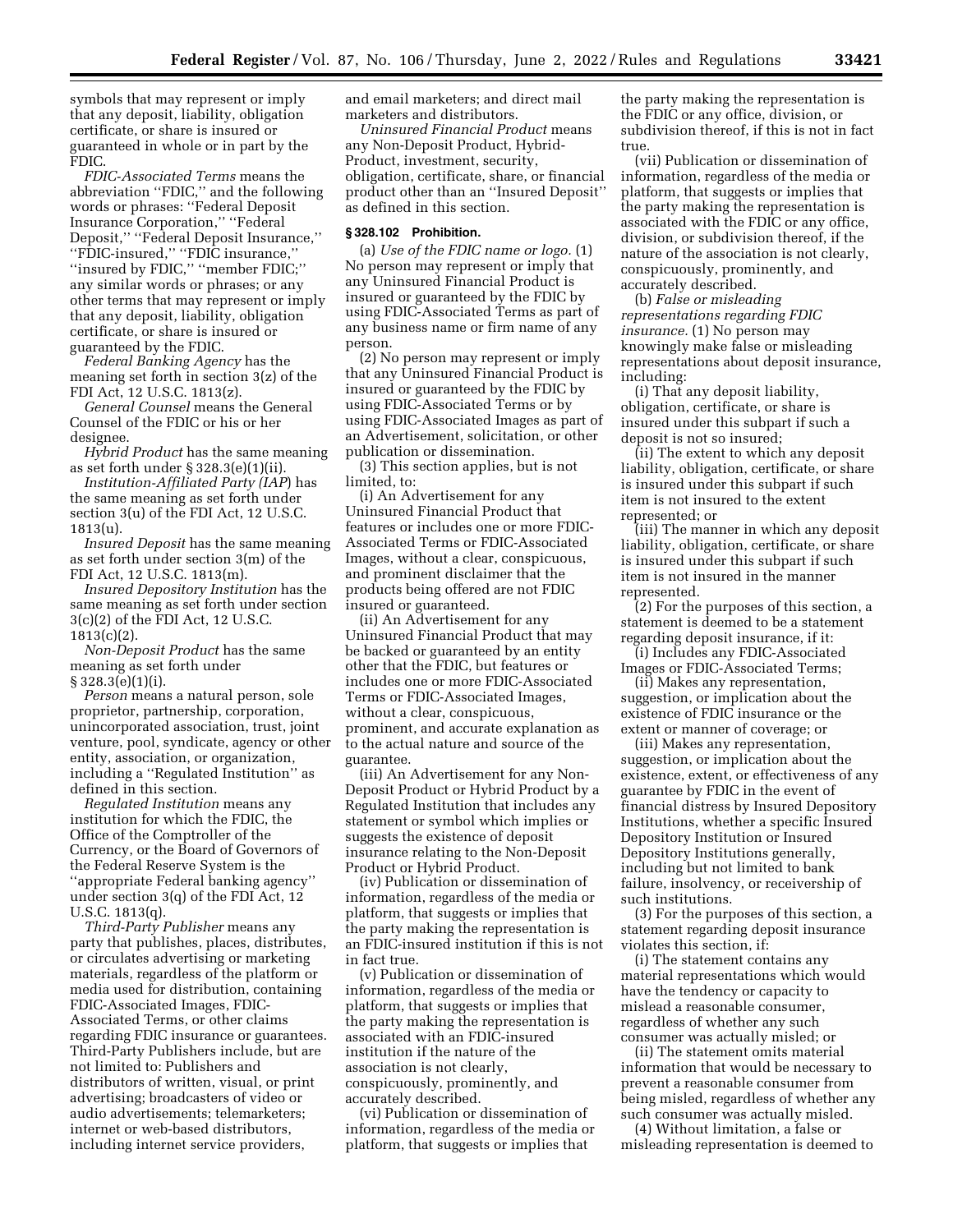be material if it states, suggests, or implies that:

(i) Uninsured Financial Products are insured or guaranteed by the FDIC;

(ii) Insured Deposits (whether generally or at a particular Regulated Institution) are not insured or guaranteed by the FDIC;

(iii) The amount of deposit insurance coverage is different (whether greater or less) than actually provided under the FDI Act;

(iv) The circumstances under which deposit insurance may be paid are different than actually provided under the FDI Act;

(v) The requirements to qualify for deposit insurance, or the process by which deposit insurance would be paid, are different from what is provided under the FDI Act and its implementing regulations in this chapter, including false or misleading claims related to actions required of consumers to qualify for or obtain such insurance; or

(vi) Regulated Institutions may convert Insured Deposits into another form of liability that is not insured, such as unsecured debt or equity.

(5) Without limitation, a statement regarding deposit insurance will be deemed to omit material information if the absence of such information could lead a reasonable consumer to believe any of the material misrepresentations set forth in paragraph (b)(4) of this section or could otherwise result in a reasonable consumer being unable to understand the extent or manner of deposit insurance provided. For example, if a statement is made by a person other than an Insured Depository Institution that represents or implies that an advertised product is insured or guaranteed by the FDIC, it will be deemed to be a material omission to fail to identify the Insured Depository Institution(s) with which the representing party has a direct or indirect business relationship for the placement of deposits and into which the consumer's deposits may be placed.

(6) Without limitation, a representation is deemed to have been knowingly made if the person making the representation:

(i) Has made false or misleading representations regarding deposit insurance;

(ii) Has been advised by the FDIC in an advisory letter, as provided in § 328.106(a), or has been advised by another governmental or regulatory authority, including, but not limited to, another Federal banking agency, the Federal Trade Commission, the U.S. Department of Justice, or a state bank supervisor, that such representations are false or misleading; and

(iii) Thereafter, continues to make these, or substantially-similar, representations.

#### **§ 328.103 Inquiries and complaints.**

Should any person have reason to believe that anyone is or may be acting in violation of section 18(a) of the FDI Act (12 U.S.C. 1828(a)) or this subpart, or have questions regarding the accuracy of deposit-related representations, such individuals may contact the FDIC at the FDIC Information and Support Center, *[http://](http://ask.fdic.gov/fdicinformationandsupportcenter/s/)  [ask.fdic.gov/](http://ask.fdic.gov/fdicinformationandsupportcenter/s/)* 

*[fdicinformationandsupportcenter/s/,](http://ask.fdic.gov/fdicinformationandsupportcenter/s/)* or by telephone at 1–877–275–3342 (1– 877–ASK–FDIC).

#### **§ 328.104 Investigations of potential violations.**

(a) The General Counsel has delegated authority to investigate potential violations of section 18(a) of the FDI Act (12 U.S.C. 1828(a)) and this subpart.

(b) Such investigations will be conducted as prescribed under section 10(c) of the FDI Act (12 U.S.C. 1820(c)) and subpart K of part 308 of this chapter (12 CFR 308.144 through 308.150). Notwithstanding the general confidentiality provisions of 12 CFR 308.147, in cases that may pose a risk of imminent harm to consumers, the FDIC may disclose or confirm the existence of an investigation that does not involve an Insured Depository Institution or a known IAP thereof. Such disclosure must not disclose any information obtained or uncovered during the course of the investigation.

#### **§ 328.105 Referral to appropriate authority.**

(a) If, in connection with the receipt of an inquiry or complaint, or during the course of an investigation, informal resolution, or formal enforcement under this subpart:

(1) The FDIC becomes aware of conduct by a Regulated Institution for which another Federal banking agency is the appropriate Federal banking agency or an Institution-Affiliated Party of such an institution, that appears to violate section 18(a) of the FDI Act (12 U.S.C. 1828(a)), the FDIC may recommend that the appropriate Federal banking agency take appropriate enforcement action. If the appropriate Federal banking agency does not take the recommended action within 30 days, the FDIC may pursue any and all remedies available under section 18(a) or the FDI Act (12 U.S.C. 1828(a)) and this subpart;

(2) The FDIC becomes aware of conduct that the FDIC has reason to believe violates a civil law or regulations within the jurisdiction of another regulatory authority, the FDIC may take steps to notify the appropriate authority; and

(3) The FDIC becomes aware of conduct that the FDIC has reason to believe violates 18 U.S.C. 709, the FDIC may notify FDIC's Office of Inspector General for referral to the appropriate criminal law enforcement authority.

(b) To the extent that any records are provided to a regulatory or criminal law enforcement authority, as set forth in paragraph (a) of this section, the provision of such records will be made in accordance with the requirements of part 309 of this chapter. Where such records were obtained during the course of an investigation, informal resolution, or formal enforcement action, the General Counsel will be considered the Director of the FDIC's Division having primary authority over records so obtained.

#### **§ 328.106 Informal resolution.**

(a) If the FDIC has reason to believe that any person may be misusing an FDIC-Associated Image or FDIC-Associated Term or otherwise violating § 328.102(a), or may be making false or misleading representations regarding deposit insurance in violation of § 328.102(b), the FDIC may issue an advisory letter to such a person and/or any person who aids or abets another in such conduct, including any Third-Party Publisher. Generally, such an advisory letter will:

(1) Alert the recipient of advisory letter of the basis for the FDIC's concerns;

(2) Request that the person and/or Third-Party Publisher:

(i) Take reasonable steps to prevent any violations of section 18(a) of the FDI Act (12 U.S.C. 1828(a)) and this subpart;

(ii) Commit in writing to refrain from such violations in the future; and

(iii) Notify the FDIC in writing that the identified concerns have been fully addressed and remediated; and

(2) Offer the person or Third-Party Publisher the opportunity to provide additional information, documentation, or justifications to substantiate the representations made or otherwise refute the FDIC's expressed concerns.

(b) Except in cases where the FDIC has reason to believe that consumers or Insured Depository Institutions may suffer harm arising from continued violations, recipients of advisory letters described in paragraph (a) of this section will be provided not less than fifteen (15) days to provide the requested commitment, explanation, or justification.

(c) Where a recipient of an advisory letter described in paragraph (a) of this